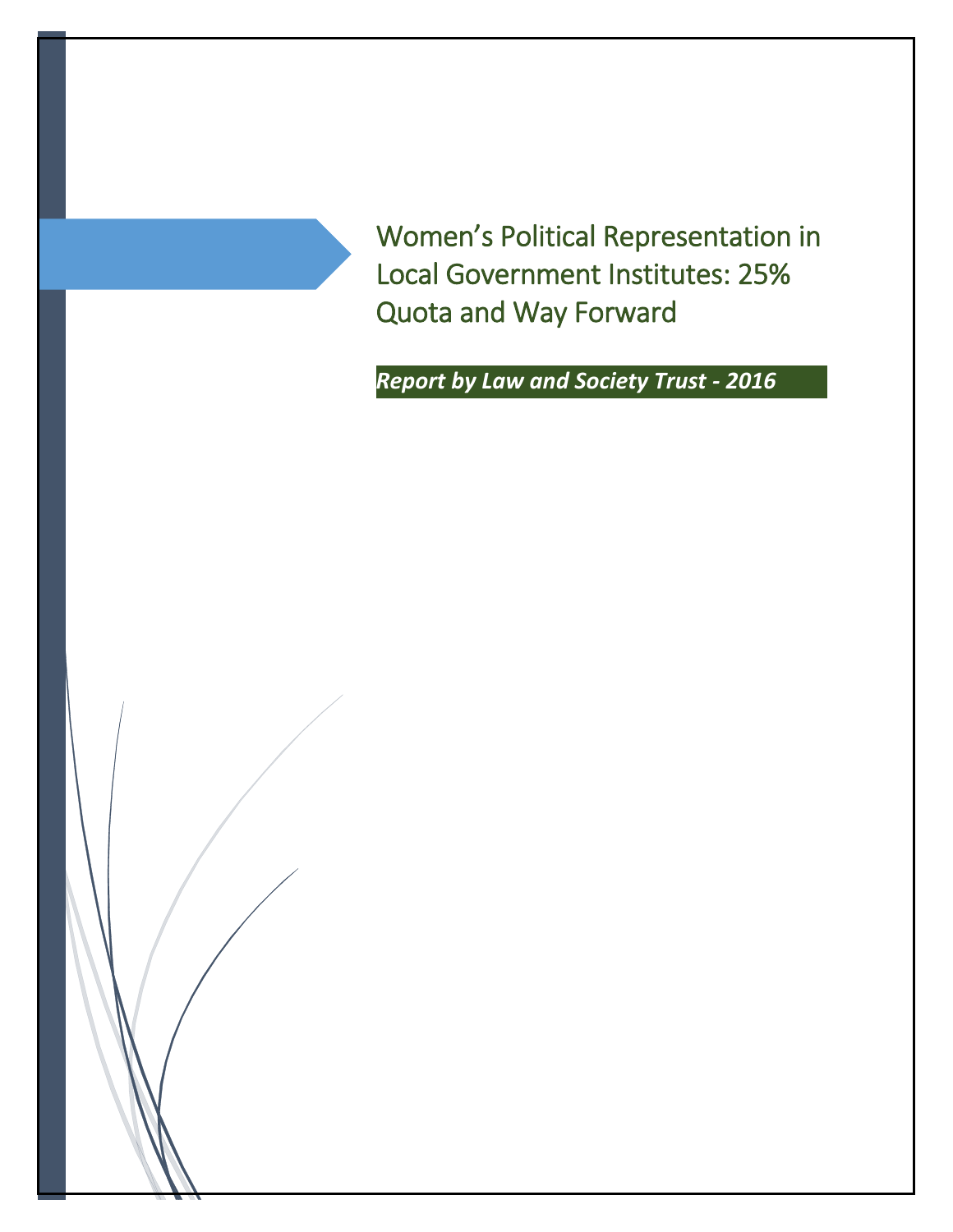# **Contents**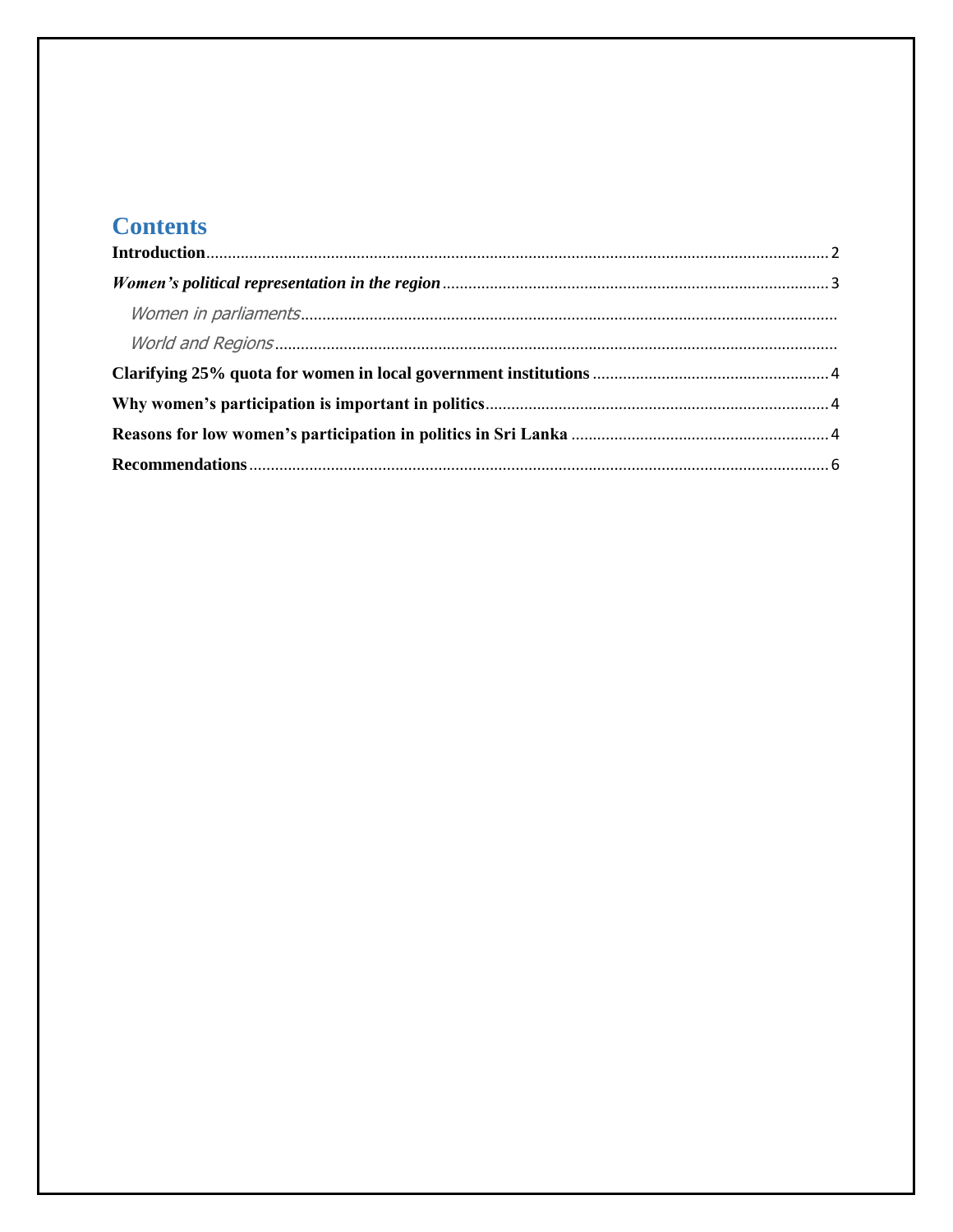#### <span id="page-2-0"></span>**Introduction**

 $\overline{\phantom{a}}$ 

Women represented 51. 75% of the total population in Sri Lanka by the year 2014 (Trading Economics,  $2015$ .<sup>1</sup> Women are reported as highest Foreign Exchange Earners in Sri Lanka, declaring 6 billion US\$ in the year 2014 through migrating as house maids (Women's Chamber of Industry and Commerce, 2016).<sup>2</sup> The other highest foreign exchange generating industries are Textile and Garment (44%), Tea (14%), Rubber and Rubber based products (8%) (*PERFORMANCE OF THE EXPORT SECTOR OF SRI LANKA – 2014*, 2015) 3 . The labour force used in these sectors are mostly female.

Against this background it is clear that women's participation in Sri Lankan economy is considerable and needs to be taken seriously. However, the unfortunate reality is that women's political representation in the country is a negligible proportion reporting 6.5% of parliamentary seats, 6% of seats in provincial councils, and 2% of seats in local government (Ariyaratne, 2015).<sup>4</sup>

The following report is based on a discussion conducted by the Law and Society Trust on  $16<sup>th</sup>$ February 2016 at which the Hon. Minister of Local Government and Provincial Councils, Mr. Faiszer Mustapha, P.C, Mr. Rohana Hettiraratchchi, (Executive Director, PAFFREL), Dr. Nimalka Fernando, (Attorney at Law and President of International Movement Against All Forms of Discrimination and Racism), Ms. Vishaka Dharmadasa (Chair, Association of War Affected Women), were speakers, and numerous other distinguished guests and activists were attendees. The event was held at Renuka Hotel, Colombo 03, and the discussion was moderated by Mr. Rohana Hettiaratchchi.

As stated in the discussion 'Women were proving their quality and quantitative representation in every sphere, so there was a demand for women representation in the politics, legislature, and judiciary' (Jayaratne,  $2016$ <sup>5</sup>. As mentioned by Mr. Jayaratne, the women's representation is challenged by women's own dis-likeness towards 'ruled by women'. Although allocating 25% quota for women recently for local government institutes is promising, it is to be discussed how the procedure should be elevated to a level where high quality participation is guaranteed in politics through women.

<sup>1</sup> Trading Economics, *Population - Female (% Of Total) In Sri Lanka*. Tradingeconomics.com. N.p., 2015. Web. 12 Mar. 2016. 2 Women's Chamber of Industry and Commerce, (2016), Women *in Sri Lanka*, Wcicsl.lk. N.p., 2016. Web. 12 Mar. 2016.

<sup>3</sup>*PERFORMANCE OF THE EXPORT SECTOR OF SRI LANKA – 2014*, (2015),Colombo: Export Development Board of Sri Lanka, 2015.

<sup>4</sup>Ariyaratne, T., 2015. *Where are the women*. [online] Sunday Observer (online). Available at:

<sup>&</sup>lt;http://www.sundayobserver.lk/2015/05/17/fea10.asp> [Accessed 12 Mar. 2016].

<sup>5</sup> Jayaratne, C., 2016. *Women's Presentation in Local Governance in Sri Lanka* (Introduction). Discussion on 'Women's Representation in Local Governance in Sri Lanka' at Hotel Renuka, Colombo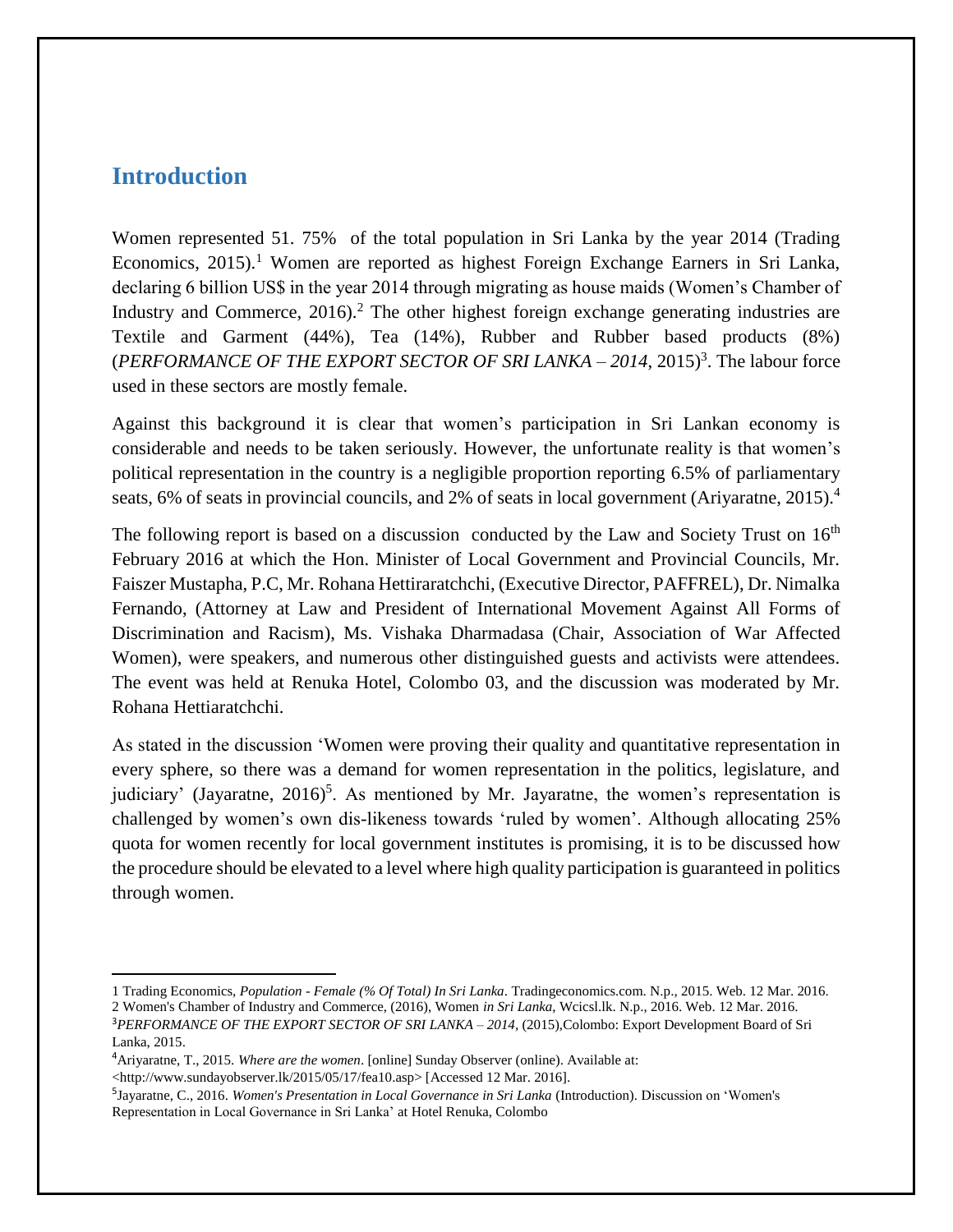In addition to participants from Colombo, special mention must be made of civil society representatives from *Ampara, Monaragala, Badulla, Panama, Puttalam and Batticaloa* who contributed greatly to the discussion.

#### <span id="page-3-0"></span>*Women's political representation in the region*

As stated at the discussion,

 $\overline{\phantom{a}}$ 

'Sri Lanka has the least representation of women in the region. Less than 3% provincially and national politics has only about 5%. Even Afghanistan which a country that is new to Democracy has about 28-30%. In India the representation is not much in the national level however, there is active participation in the provincial level' (Hettiarachchi, 2016).<sup>6</sup>



#### **Women in parliaments World and Regions**

*Only 22 per cent of all national parliamentarians were female as of August 2015, a slow increase from 11.3 per cent in 1995. As of August 2015, 11 women served as Head of State and 10 served as Head of Government. Rwanda had the highest number of women parliamentarians worldwide. Women there have won 63.8 per cent of seats in the lower house. Globally, there are 37 States in which women account for less than 10 per cent of parliamentarians in single or lower houses, as of August 2015, including 6 chambers with no women at all.Wide variations remain in the average percentages of women parliamentarians in each region, across all chambers (single, lower and upper houses). As of August 2015, these were: Nordic countries, 41.1 per cent; Americas, 25.5 per cent; Europe excluding Nordic countries, 24.4 per cent; sub-Saharan Africa, 23.0 per cent; Asia, 18.4 per cent; Middle East and North Africa, 17.1 per cent; and the Pacific, 15.7 per cent (*Facts and Figures: Leadership and Political Participation, 2016*).\** 

| Women's<br><b>Participation in the</b><br>region                                                                                                                      | <b>Bangladesh</b><br>Sri Lanka<br><b>Maldives</b> | Parliament<br>Parliament<br>People's Majlis | 19.83%<br>5.78%<br>5.88% | 69/279<br>13/225<br>5/85 | January 5, 2014<br>April 8 and 20, 2010<br>March 22, 2014 |
|-----------------------------------------------------------------------------------------------------------------------------------------------------------------------|---------------------------------------------------|---------------------------------------------|--------------------------|--------------------------|-----------------------------------------------------------|
|                                                                                                                                                                       | <b>Nepal</b>                                      | Sansad                                      | 29.91%                   | 172/575                  | November 19, 2013                                         |
| (Source; Women<br><b>Leading Public</b><br><b>Services and Political</b><br><b>Participation in South</b><br>Asia, The Women in<br><b>Public Services</b><br>Project) | India*                                            | Lok Sabha (House of the<br>People)          | 11.4%                    | 62/543                   | April 2014                                                |
|                                                                                                                                                                       |                                                   | Rajya Sabha (Council of<br>States)          | 11.9%                    | 29/243                   | February 2014                                             |
|                                                                                                                                                                       | Pakistan**                                        | National Assembly                           | 20.74%                   | 67/323                   | May 11, 2013                                              |
|                                                                                                                                                                       |                                                   | Senate                                      | 16.35%                   | 17/104                   | March 2, 2012                                             |

<sup>6</sup>Hettiarachchi, R. ,(2016). *Women's Presentation in Local Governance in Sri Lanka* (Introduction). Discussion on 'Women's Representation in Local Governance in Sri Lanka' at Hotel Renuka, Colombo

 UN WOMEN, (2016), *Facts and Figures: Leadership and Political Participation*. [online] Available at: <http://www.unwomen.org/en/what-we-do/leadership-and-political-participation/facts-and-figures#notes> [Accessed 12 Mar. 2016].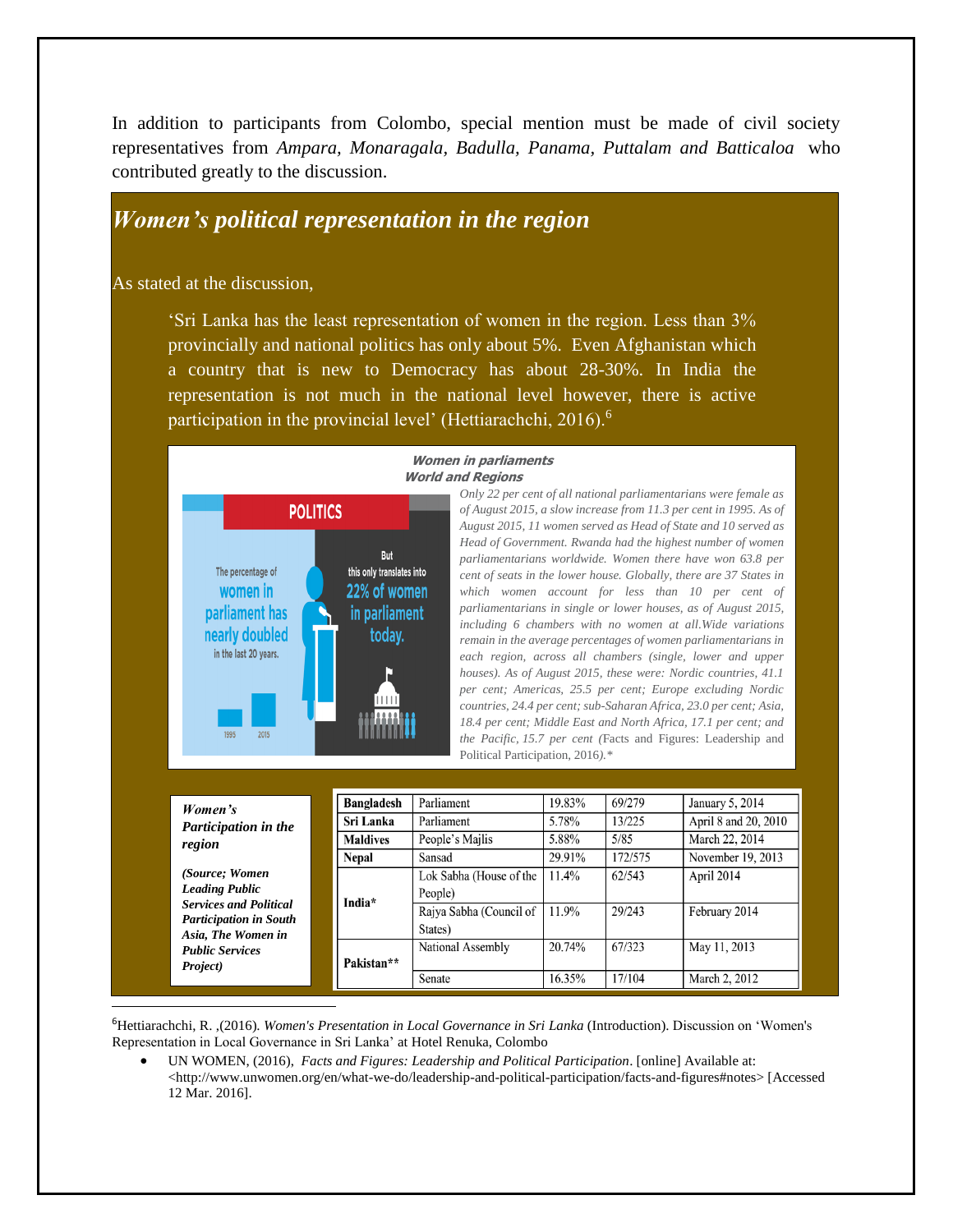# <span id="page-4-0"></span>**Clarifying 25% quota for women in local government institutions**

The recent amendments to the Local Governent Act increased women's participation by 25%. The amendment was an effort to ensure a quota of representation for women to be formed similar to the method of appointment in the national list of parliament. Unlike in the National List which appoints members to the Parliament without a particular order, this list will follow the order of the list in making appointments (Mustapha,  $2016$ ).<sup>7</sup>

## <span id="page-4-1"></span>**Why women's participation is important in politics**

- 1. Women do have a different perspective than men and this vision is essential to push the country forward (Dharmadasa, 2016). <sup>8</sup> For an example, 'the Scandinavian countries have the highest per-capita income; these countries not only have high representation of women in politics but also in other fields' (Dharmadasa, 2016).<sup>9</sup>
- 2. Citizen of Sri Lanka not only comprise of men but also women and therefore women's representation is important in politics (Fernando, 2016).<sup>10</sup>

## <span id="page-4-2"></span>**Reasons for low women's participation in politics in Sri Lanka**

There are many reasons for the low participation of women in politics in Sri Lanka. Among them, the following were identified at the discussion:-

- 1. The proportionate rate system of elections have largely reduced the women's participation in politics (Mustapha,  $2016$ ).<sup>11</sup> To have popularity in a district, a large expense has to be incurred. Women are incapable of accumulating that much money from sponsors as women have not seen as competent competitors in the elections.
- 2. Social media and extensive speed of spreading rumors which damage the dignity and respectfulness of people. Social media is filled with slander at the politicians and new entrees especially women will be discouraged through these forms of insults. People who has a political background are used to these forms of insults and aware about the situations that might arise. However, these forms of insults have an adverse effect on women's

 $\overline{\phantom{a}}$ 

<sup>7</sup> *Ibid* 

<sup>8</sup>Dharmadasa. V., (2016). *Women's Presentation in Local Governance in Sri Lanka* (Speech). Discussion on 'Women's Representation in Local Governance in Sri Lanka' at Hotel Renuka, Colombo

<sup>9</sup> *ibid*

<sup>10</sup>Fernando. N., (2016)*Women's Presentation in Local Governance in Sri Lanka* (Speech). Discussion on 'Women's Representation in Local Governance in Sri Lanka' at Hotel Renuka, Colombo

<sup>11</sup>Mustapha, F., (2016),*Women's Presentation in Local Governance in Sri Lanka* (Speech). Discussion on 'Women's Representation in Local Governance in Sri Lanka' at Hotel Renuka, Colombo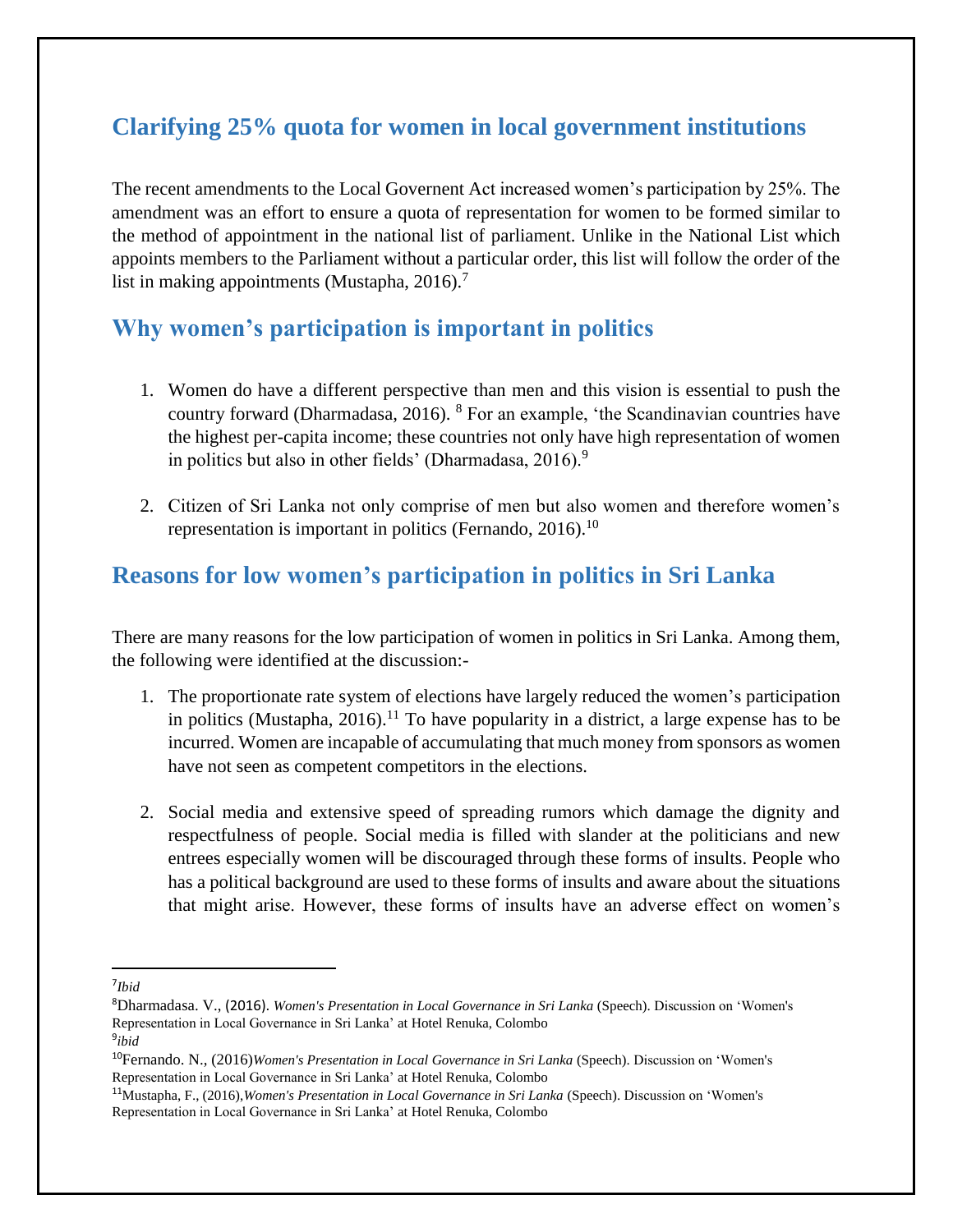political representation (Mustapha, 2016).<sup>12</sup> Although Sri Lanka permits and provides freedom to publish news, the country still lacks criminal defamation in a situation of insult. Even for such an action, the offender needs to have financial means to provide compensation, which if they lack, only becomes a mere certificate issued against the perpetrator(Mustapha, 2016).<sup>13</sup>

- 3. Political culture and violence prevailing in the society is seen as an obstacle for women to enter into the politics (Dharmadasa,  $2016$ ).<sup>14</sup>
- 4. Political parties strive to increase the number of seats or representation of their party members in the parliament or local government bodies. The sheer goal of the political parties are to win. Therefore 'popularity' will be a key factor to get appointed to the list. Therefore a difference in considerations between the members in the civil society and political parties will exist (Mustapha,  $2016$ ).<sup>15</sup>
- 5. Although locating a list to increase the women's political participation in local government bodies is promising, there is a fear whether the proper appointment would made to the list. Revisiting the past experiences indicates that there is a trend of irregular appointments to the national list by political parties (Dharmadasa, 2016).<sup>16</sup>
- 6. Political institutions are seen as a male domain geared towards accommodating the male preference. For an example, some of the meetings of political parties are held at the weekends and would end mostly at midnight. Thus, does not allow the women to participate (Fernando,  $2016$ ).<sup>17</sup>
- 7. Women's mentality is set by the socio-cultural attitudes to think that man's success is her success. Society too looks at the 'success' as the image of a man. Political culture of Sri Lanka reflects the similar tradition existing in the society (Fernando, 2016).<sup>18</sup>

l  $12$ ibid

 $13$ ibid

<sup>14</sup> Dharmadasa, V., (2016),*Women's Presentation in Local Governance in Sri Lanka* (Speech). Discussion on 'Women's Representation in Local Governance in Sri Lanka' at Hotel Renuka, Colombo

<sup>15</sup>Mustapha, F., (2016),*Women's Presentation in Local Governance in Sri Lanka* (Speech). Discussion on 'Women's Representation in Local Governance in Sri Lanka' at Hotel Renuka, Colombo

<sup>16</sup>Dharmadasa, V., (2016),*Women's Presentation in Local Governance in Sri Lanka* (Speech). Discussion on 'Women's Representation in Local Governance in Sri Lanka' at Hotel Renuka, Colombo

<sup>17</sup>Fernando. N., (2016). *Women's Presentation in Local Governance in Sri Lanka* (Speech). Discussion on 'Women's Representation in Local Governance in Sri Lanka' at Hotel Renuka, Colombo

<sup>18</sup>Fernando. N., (2016). *Women's Presentation in Local Governance in Sri Lanka* (Speech). Discussion on 'Women's Representation in Local Governance in Sri Lanka' at Hotel Renuka, Colombo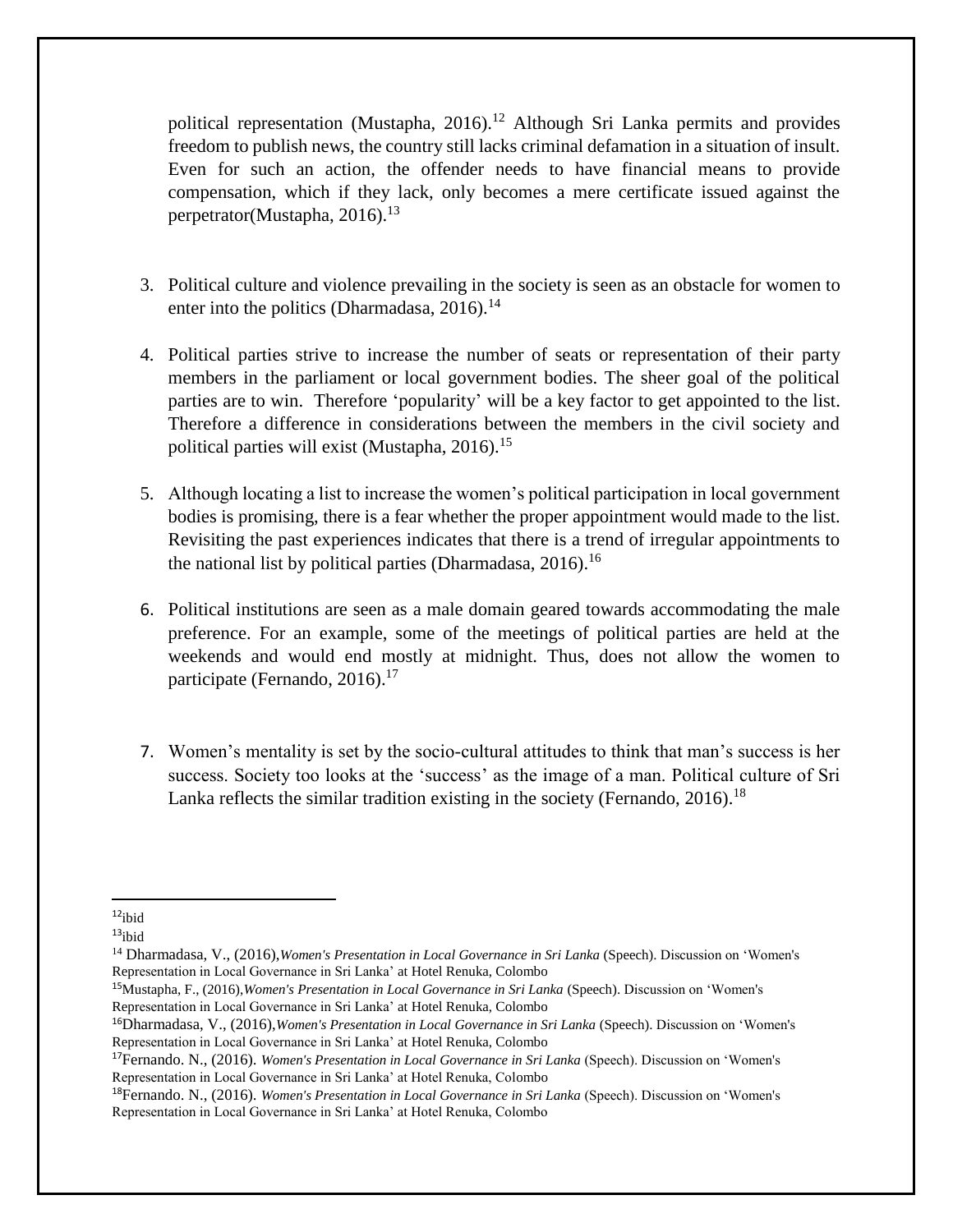8. There is a huge gap between political parties and the civil society (Vithanage,  $2016$ )<sup>19</sup>

#### <span id="page-6-0"></span>**Recommendations**

l

- 1. To achieve the desired goals through the amendment, women with necessary capabilities to work in politics should be appointed to the list (Mustapha, 2016).<sup>20</sup>
- 2. Political parties and civil society activists should be engage in the discussion to increase the quality women participation in politics.
- 3. In order to build women leaders one should look at the mechanism operating in the grassroot levels (Mustapha, 2016).<sup>21</sup> Although women are active in leaders in grass root level, they are not willing to participate in politics which is a challenge. This attitude should be changed.
- 4. The civil society should take responsibility to have a forum to identify leaders who should represent them (Mustapha,  $2016$ ).<sup>22</sup>
- 5. Although political culture is seen as a reason which reduces the women's political participation, women should take the challenge and go forward. Politics are associated with defacing the character of the politicians. Thus, women should be capable of accepting this challenge. The problem of mud-slinging is not only limited to Sri Lanka but also to other nations as well (Mustapha,  $2016$ ).<sup>23</sup>However, since the quota which is introduced to the local government bodies is similar to the national list, the risks of facing the general challenges are reduced.
- 6. The women who enter politics should not focus on trying to make a name for them but should try to represent the needs of the country.

<sup>20</sup>Mustapha, F., (2016),*Women's Presentation in Local Governance in Sri Lanka* (Speech). Discussion on 'Women's Representation in Local Governance in Sri Lanka' at Hotel Renuka, Colombo <sup>21</sup>*ibid* <sup>22</sup>*ibid* <sup>23</sup>*ibid*

<sup>19</sup>Vithanage, S., (2016). *Women's Presentation in Local Governance in Sri Lanka* (Participant). Discussion on 'Women's Representation in Local Governance in Sri Lanka' at Hotel Renuka, Colombo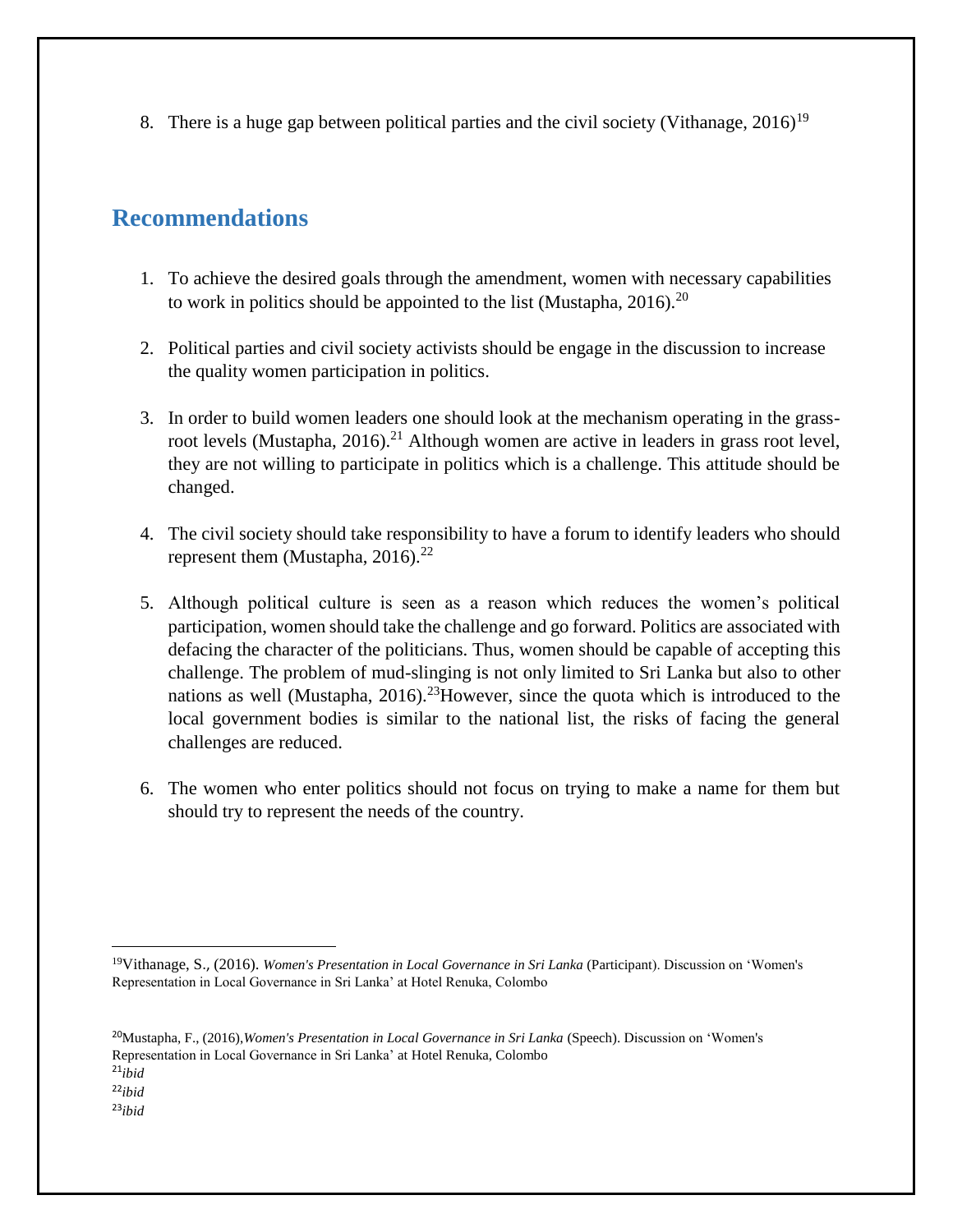- 7. The image of the successful woman in politics is that of a woman who uses criminal force and is wealthy. Women who contest need to find new strategies and have novel ideas in conducting their campaigns (Fernando, 2016).  $^{24}$
- 8. Beauty and being related to a male politician should not be a criteria to be appointed to the list.
- 9. Women should especially be capable of represent other women who face many problems such as displacement, access to land (Fernando,  $2016$ )<sup>25</sup> and gender based violence.
- 10. As women have invaluable knowledge in agriculture, women political leaders should actively engage in developing agriculture and uplifting the rural economy and through that the economy of the country (Fernando, 2016).  $^{26}$
- 11. Women need to actively engage in the political activities in their respective constituencies and make sure that proper list of appointments will made to the list(Fernando, 2016).<sup>27</sup>
- 12. Society should be convinced of the value and benefit of having female representation in politics, as women are less corrupt and mostly do not use violence (Hettiaracchi, 2016). <sup>28</sup>
- 13. Civil society should demand political parties to include women in the executive committees. One way of achieving this is having a condition for political parties to include women when registering.
- 14. Rather than enforcing law, attitudes should be changed to elect women as political leaders.
- 15. The list of nominees should be justified by the respective political party (Hettiaracchi,  $2016$ )<sup>29</sup>
- 16. There should be a criteria which is agreed by the civil society in order to locate the list of nominees (Kahandagama, 2016).<sup>30</sup>

 $\overline{a}$ 

<sup>24</sup>Fernando. N., (2016). *Women's Presentation in Local Governance in Sri Lanka* (Speech). Discussion on 'Women's Representation in Local Governance in Sri Lanka' at Hotel Renuka, Colombo

<sup>25</sup>Fernando. N., (2016). *Women's Presentation in Local Governance in Sri Lanka* (Speech). Discussion on 'Women's Representation in Local Governance in Sri Lanka' at Hotel Renuka, Colombo <sup>26</sup>*Ibid* 

<sup>27</sup>*Ibid*

<sup>28</sup>Hettiarachchi, R. ,(2016). *Women's Presentation in Local Governance in Sri Lanka* (Introduction). Discussion on 'Women's Representation in Local Governance in Sri Lanka' at Hotel Renuka, Colombo <sup>29</sup>*Ibid*

<sup>30</sup>Kahandagama. A., (2016). *Women's Presentation in Local Governance in Sri Lanka* (LST- Participant). Discussion on 'Women's Representation in Local Governance in Sri Lanka' at Hotel Renuka, Colombo